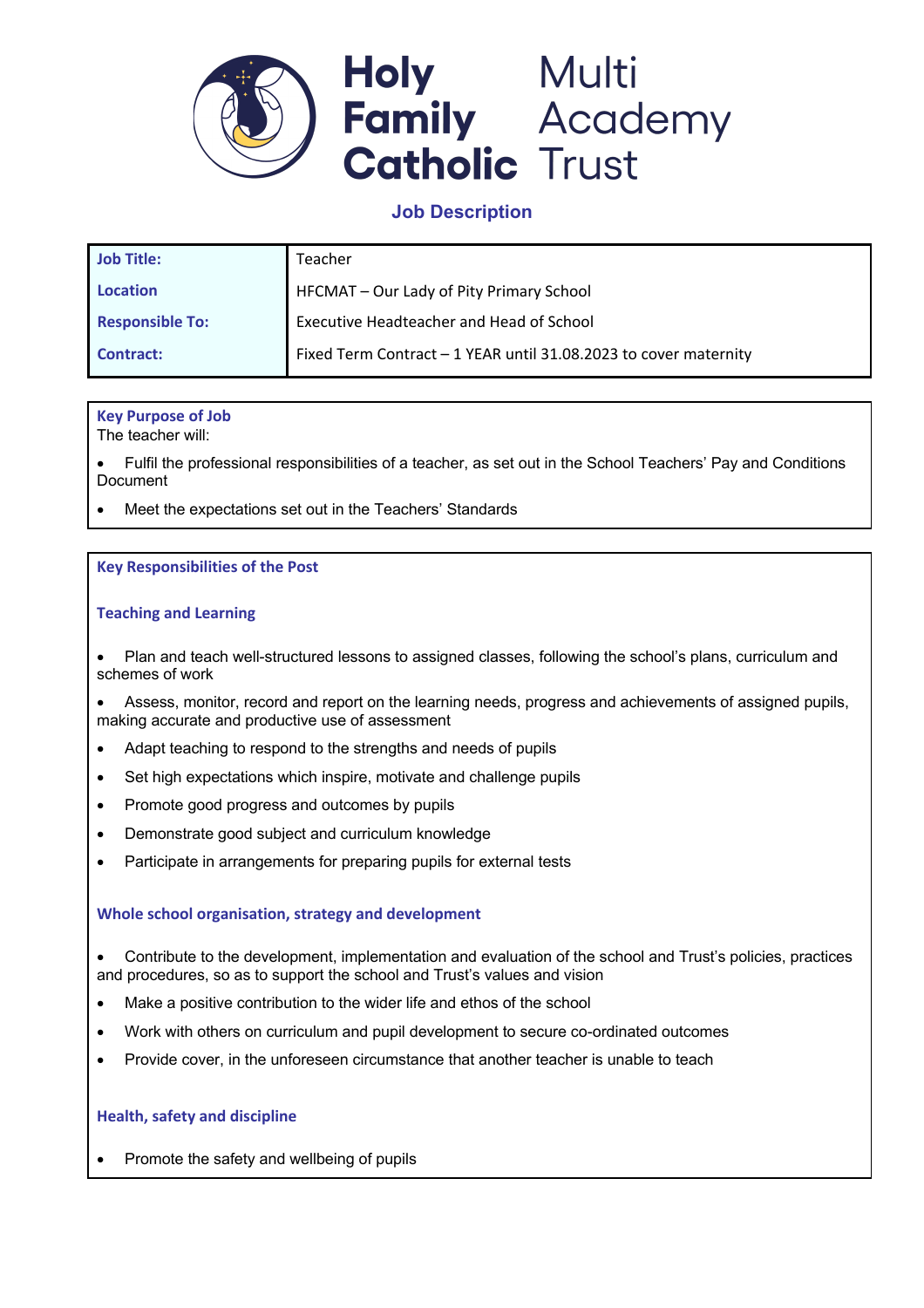

• Maintain good order and discipline among pupils, managing behaviour effectively to ensure a good and safe learning environment

# **Professional development**

- Take part in the school and Trust's appraisal procedures
- Take part in further training and development in order to improve own teaching
- *Where appropriate*, take part in the appraisal and professional development of others

#### **Communication**

• Communicate effectively with pupils, parents and carers

• Establish and maintain effective communication with other staff, governors and other relevant members of the Trust and wider community

## **Working with colleagues and other professionals**

- Collaborate and work with colleagues and other relevant professionals within and beyond the school
- Develop effective professional relationships with colleagues

#### **Personal and professional conduct**

- Uphold public trust in the profession and maintain high standards of ethics and behaviour, within and outside school
- Have proper and professional regard for the ethos, policies and practices of the school, and maintain high standards of attendance and punctuality
- Understand and act within the statutory frameworks setting out their professional duties and responsibilities

#### **Management of staff and resources**

- Direct and supervise support staff assigned to them
- Deploy resources delegated to them

The teacher will be required to safeguard and promote the welfare of children and young people, and follow school policies and the staff code of conduct.

Please note that this is illustrative of the general nature and level of responsibility of the role. It is not a comprehensive list of all tasks that the teacher will carry out. The postholder may be required to do other duties appropriate to the level of the role, as directed by the headteacher or line manager.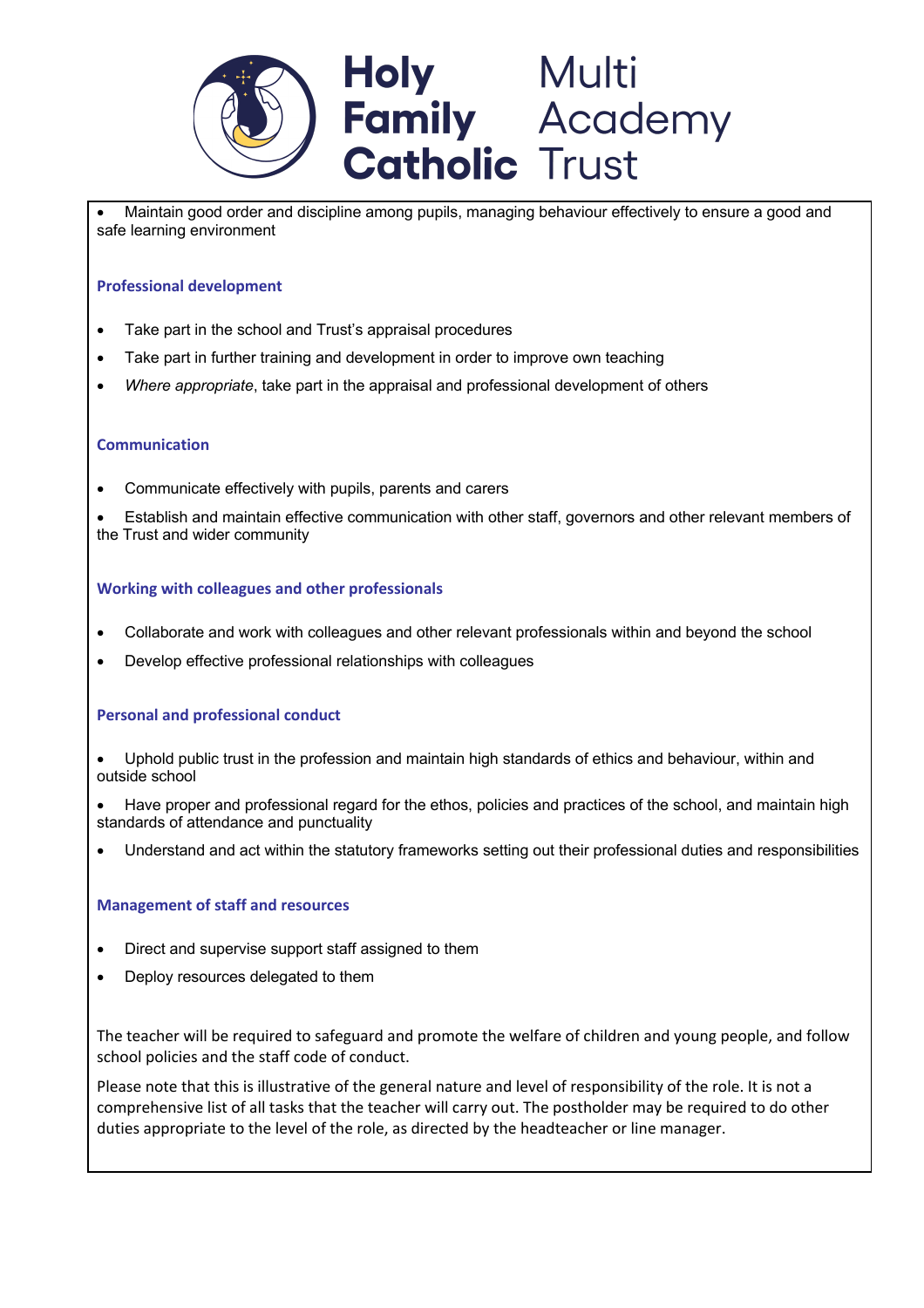

**Supervision / Line Management Responsibilities of the post** 

• Direction of Teaching Assistants where necessary

**Working Environment & Conditions of the post**

• Normal classroom and school environment

#### **Other Duties**

- a) To support and promote the catholic ethos
- b) To undertake additional duties as required, commensurate with the level of the job
- c) To contribute to the effective working of the HFCMAT
- d) To participate in induction training, staff review processes and professional development opportunities
- e) All staff must commit to Equal Opportunities and Anti-Discriminatory Practice
- f) The Trust operates a Smoke-Free Policy and the post-holder is prohibited from smoking in any of the Trust buildings, enclosed spaces within the curtilage of buildings and school vehicles
- g) The post-holder is expected to familiarise themselves with and adhere to all relevant Trust Policies and Procedures
- h) The post-holder must comply with the Trust/School's Health and Safety requirements specifically for the school they are based
- i) The duties of this post may vary from time to time without changing the general character of the post or level of responsibility entailed

As this post meets the requirements in respect of exempted questions under the Rehabilitation of Offenders Act 1974, all applicants who are offered employment will be subject to an Enhanced Disclosure and Barring Service Check (DBS) before the appointment is confirmed. This will include details of ALL cautions, reprimands or final warnings as well as convictions, whether "spent" or "unspent". Criminal convictions will only be taken into account when they are relevant to the post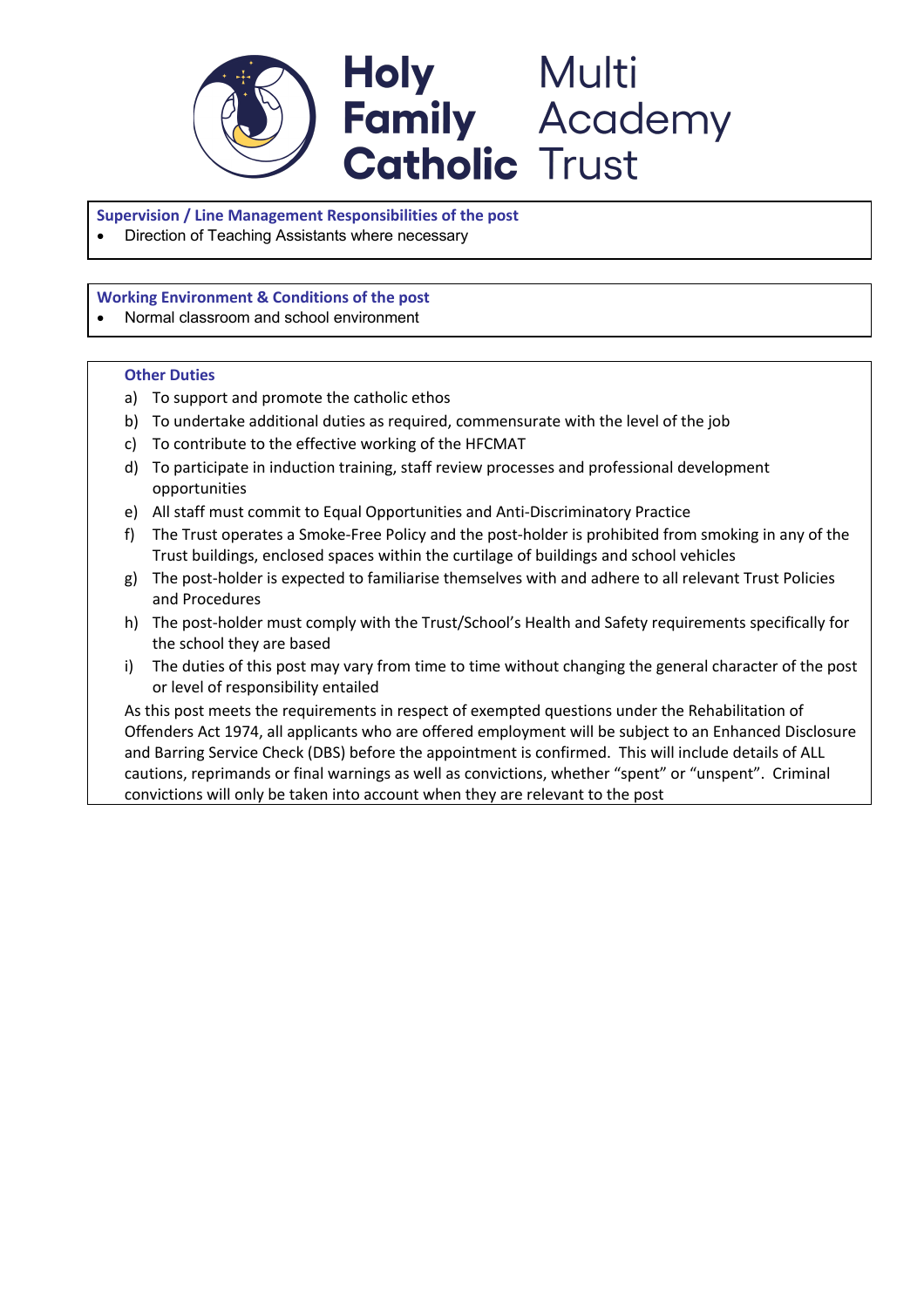

# **Person Specification**

| <b>Area</b>                         | <b>Job requirements</b>                                                                                                         | Essential/<br><b>Desirable</b> | <b>Evidence</b> |
|-------------------------------------|---------------------------------------------------------------------------------------------------------------------------------|--------------------------------|-----------------|
| A. Qualifications<br>and Experience | Qualified teacher status (or on course to achieve this if currently<br>undertaking a teacher training programme)                | E                              | A, R            |
|                                     | Degree                                                                                                                          | E                              | A, C, I         |
|                                     | Successful primary teaching experience                                                                                          | Ε                              | A, I            |
| B. Knowledge/<br><b>Skills</b>      | Knowledge of the National Curriculum                                                                                            | E                              | A, R, I         |
|                                     | Knowledge of effective teaching and learning strategies                                                                         | Ε                              | A, R, I         |
|                                     | A good understanding of how children learn                                                                                      | E                              | A, R, I         |
|                                     | Ability to adapt teaching to meet pupils' needs                                                                                 | E                              | A, R, I         |
|                                     | Ability to build effective working relationships with pupils                                                                    | E                              | A, R, I         |
|                                     | Knowledge of guidance and requirements around safeguarding<br>of children                                                       | E                              | A, R, I         |
|                                     | Knowledge of effective behaviour management strategies                                                                          | E                              | A, R, I         |
|                                     | Good ICT skills, particularly using ICT to support learning                                                                     | E                              | A, R, I         |
|                                     | Subject specific specialism or experience                                                                                       | D                              | A, I            |
| C. Personal<br>Qualities            | A commitment to getting the best outcomes for all pupils and<br>promoting the Catholic ethos and values of the school and Trust | E                              | A, R, I         |
|                                     | High expectations for children's attainment and progress                                                                        | E                              | A, R, I         |
|                                     | Ability to work under pressure and prioritise effectively                                                                       | Ε                              | A, I            |
|                                     | Commitment to maintaining confidentiality at all times                                                                          | E                              | A, I            |
|                                     | Commitment to safeguarding and equality                                                                                         | E                              | A, R, I         |
|                                     | Excellent communicator                                                                                                          | Ε                              | A, I            |
|                                     | Team player who is able to collaborate not only in school but<br>across the Trust                                               | E                              | A, R, I         |